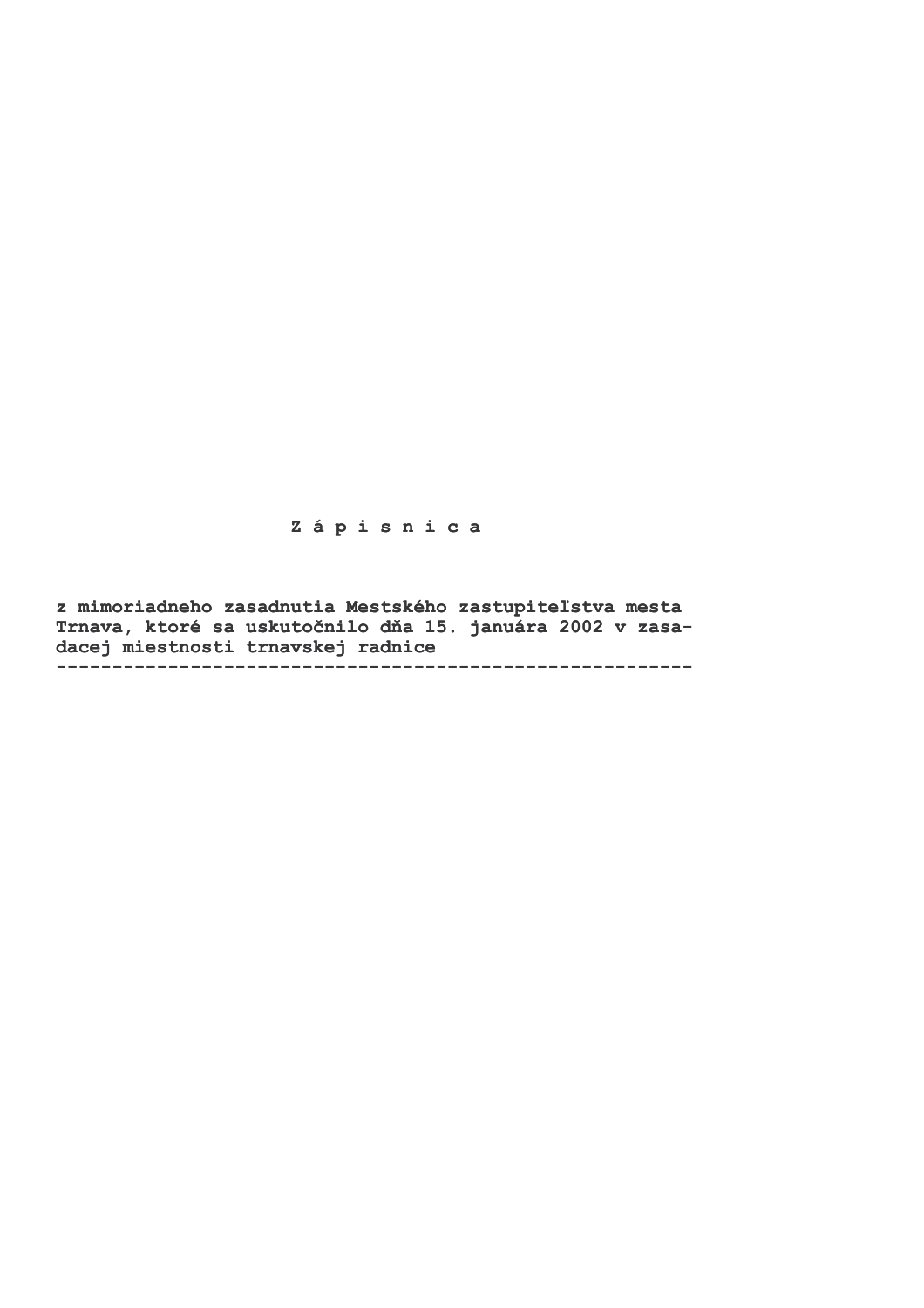### Mestské zastupiteľstvo mesta Trnava

#### 

## Zápisnica

 $-2 -$ 

z mimoriadneho zasadnutia Mestského zastupiteľstva mesta Trnava, ktoré sa uskutočnilo dňa 15. januára 2002 v zasadacej miestnosti trnavskej radnice 

Prítomní:

- primátor mesta 47 poslancov mestského zastupiteľstva hlavný kontrolór náčelník mestskej polície prednosta mestského úradu 7 vedúcich úsekov mestského úradu
	- 2 pracovníci útvaru primátora

#### Program: . <u>. . . . . . . . . . . . . .</u> .

1. Návrh Všeobecne záväzného nariadenia, ktorým sa vydáva doplnok č. 3) k VZN č. 149 o miestnych poplatkoch

Mimoriadne zasadnutie Mestského zastupiteľstva mesta Trnava otvoril a viedol Ing. Štefan Bošnák, primátor mesta. Privítal prítomných poslancov mestského zastupiteľstva a ostatných prizvaných.

Skonštatoval, že na zasadnutí je prítomných celkom 38 poslancov mestského zastupiteľstva, teda mestské zastupiteľstvo bolo uznášaniaschopné. (V priebehu rokovania sa zvýšil počet na 52.)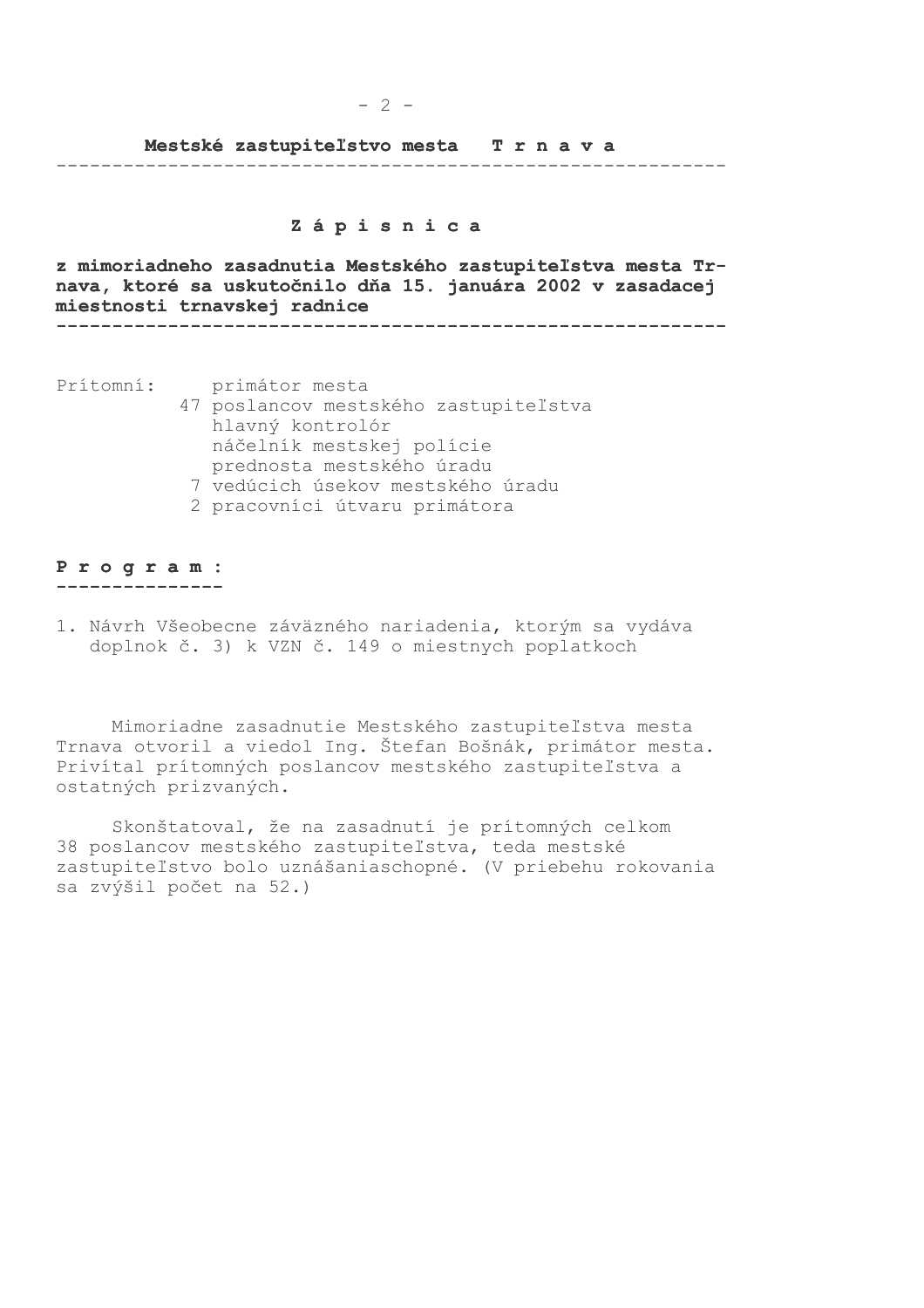Za overovateľov zápisnice z mimoriadneho rokovania mestského zastupiteľstva určil Mgr. Zdenku Mešťánkovú a Karola Opatovského.

Do pracovného predsedníctva mimoriadneho rokovania určil MUDr. Angelu Štefánikovú, Jána Bielka, Jána Žitňanského a MUDr. Júliusa Duchoňa, poslancov MZ.

Za predsedu návrhovej komisie odporučil pána Eduarda Čechoviča a za členov Ing. Blaženu Kráľovičovú a Ing. Dušana Belka.

Ďalšie návrhy k zloženiu návrhovej komisie neodzneli, hlasovaním (47:0:0) bolo zloženie návrhovej komisie schválené.

Ing. Bošnák, primátor mesta podotkol, že program mimoriadneho rokovania obdržali písomne, na pozvánke. Uviedol, že mimoriadne zasadnutie mestského zastupiteľstva bolo zvolané v súvislosti so zmenou a doplnením zákona č. 544/1990 Zb. o miestnych poplatkoch. V Zbierke zákonov v čiastke č. 220/2001 publikovanej dňa 23.12.2001 bol zverejnený zákon č. 560 zo dňa 29.11.2001, ktorým sa mení a dopĺňa zákon č. 544/1990 Zb. o miestnych poplatkoch v znení neskorších predpisov tým, že sa zavádza v § 10e) nový poplatok "poplatok za jadrové zariadenie". Vzhľadom k tomu, že novozavedený poplatok je potrebné vyrúbiť do 30 dní po skončení kalendárneho roka, t.j. do 30.1.2002, bolo potrebné urýchlene zaviesť v meste Trnava tento poplatok a teda prijať doplnok k VZN č. 149 o miestnych poplatkoch v znení doplnkov.

K programu rokovania pripomienky neodzneli. Hlasovaním (47:0:0) bol program mimoriadneho rokovania mestského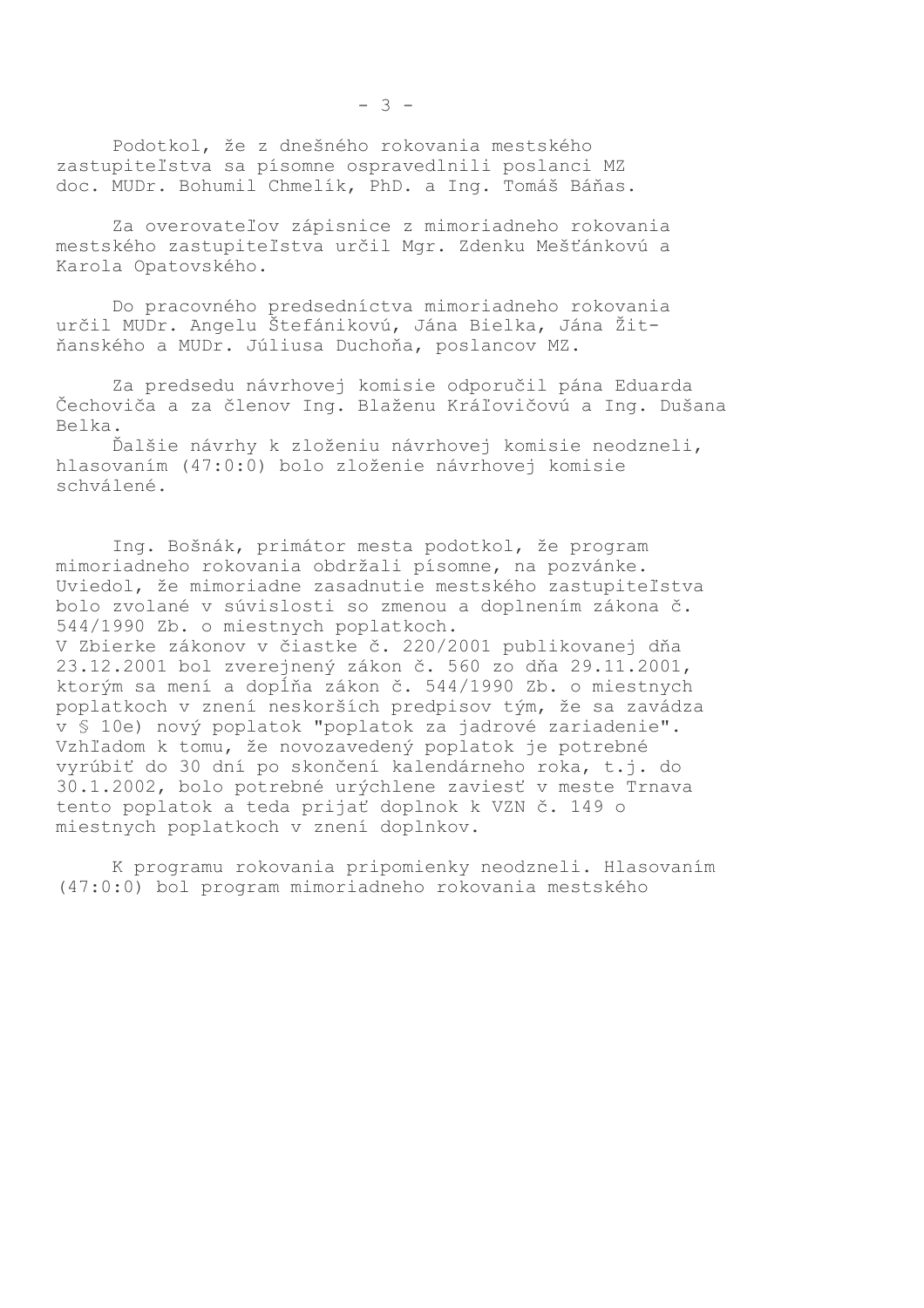zastupiteľstva schválený.

Ing. Butko, zástupca primátora - uviedol, že primátor mesta už pri návrhu programu rokovania zdôvodnil zvolanie mimoriadneho zasadnutia mestského zastupiteľstva. Podotkol, že spracovaný bol doplnok Všeobecne záväzného nariadenia č. 149 o miestnych poplatkoch, ktorý vyplýva zo zákona a po formálnej stránke je potrebné prijať uznesenie. Stanovený je vo výške 2 haliere na 1 m2, takže pre mesto to bude príjem vo výške cca 1,5 mil. Sk. Predložený návrh doplnku všeobecne záväzného nariadenia odporučil prijať.

Rozprava:

Ing. Belko - konštatoval, že v lokalite Jaslovských Bohuníc sú dve organizácie - Atómové elektrárne Bohunice a VIZ Bohunice. Nárok si však mesto musí uplatniť na Slovenské elektrárne a.s. Bratislava, Hraničná 12, ktorý je poplatníkom. Zároveň poukázal rozdielnu účinnosť pri zákone, ktorá je od 1.1.2002 a v návrhu nariadenia.

Ing. Bošnák, primátor mesta - podotkol, že mesto si bude poplatok uplatňovať u EBO Jaslovské Bohunice, ktoré si to bude zahŕňať i do nákladov. Pretože poplatok platí prevádzkovateľ jadrového zariadenia v zmysle čl. 49e). V texte nariadenia odporučil ponechať len znenie ... Slovenské elektrárne a.s. Bratislava... K účinnosti uviedol, že sa jedná o dve rozličné záležitosti. Podotkol, že všeobecne záväzné nariadenie môže nadobudnúť účinnosť 15. dňom po zverejnení.

Ing. Englich - sa pýtal, či si mesto môže vyrúbiť daň už v tomto roku.

Ing. Bošnák, primátor mesta - konštatoval, že mesto vyrúbením tejto dane získa 1.450.000, - Sk a nedostane sa do rozporu so zákonom, ak daň vyrúbi teraz. Pretože je to poplatok na tento rok a zákon nadobudol účinnosť dňom 1.1.2002. V súvislosti s touto zmenou nebol robený ani návrh na úpravu rozpočtu mesta na rok 2002.

Ing. Butko, zástupca primátora - na str. M-1/1/4 v poslednom odstavci odporučil nahradiť text "vo vzdiale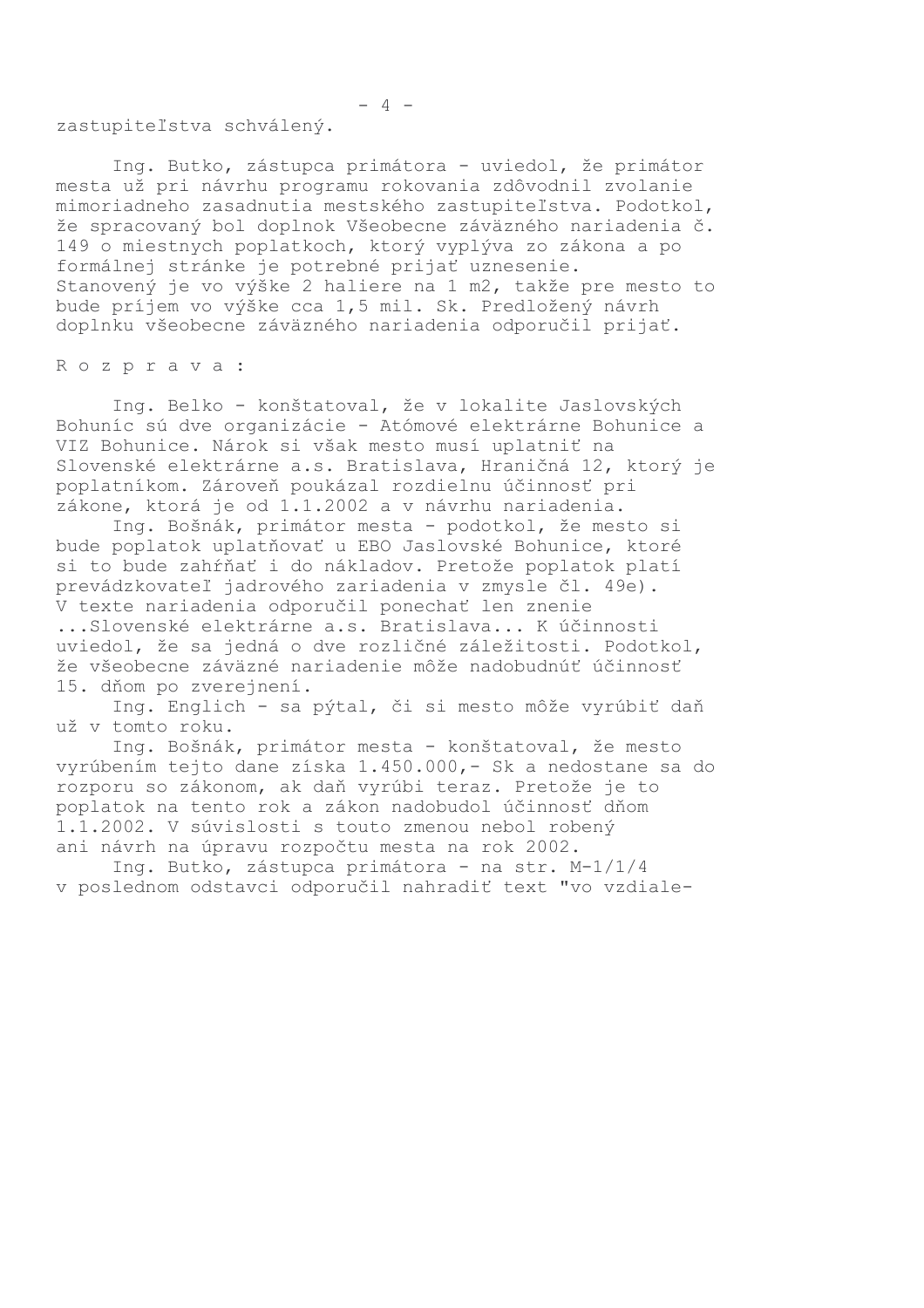nosti" textom ...do vzdialenosti...

Mgr. Rozložník, dlhodobo uvoľnený člen MR - informoval prítomných, že danú problematiku konzultoval s poslancom NR SR dr. Petrom Bohunickým. V zmysle daného zákona si mesto musí nárok uplatniť do 30.1.2002 a finančnú čiastku dostane vyplatenú za tento rok.

Čechovič, dlhldob uvoľnený člen MR - predložil ďalší návrh na úpravu VZN č. 149, ktoré bolo novelizované na decembrovom zasadnutí mestského zastupiteľstva. Predložený návrh sa týka komunálneho odpadu. Podotkol, že všetci určite sledujú situáciu, ktorá sa týka komunálneho odpadu v televízii. Platitelia poplatku sú povinní prihlásiť všetky osoby k tomuto poplatku do 31.1.2002 právnické osoby a do 31.3.2002 fyzické osoby. Mesto túto povinnosť u osôb, ktoré doteraz platili za odvoz odpadu neuplatnilo, pretože bude vychádzať z databázy firmy A.S.A. s.r.o. a z databázy evidencie obyvateľov. Mesto bude posielať výmery na adresu trvalého pobytu a na základe týchto výmerov bude mať občan povinnosť platby. Mesto teda ohlasovaciu povinnosť uplatnilo len u novoprisťahovaných občanov a novovznikajúcich právnických osôb.

Na základe uvedeného odporučil v časti II. čl. 2 do bodu 9) doplniť nový ods. 5) s textom:

... Platitelia poplatku, ktorí neobdržia platobný výmer do 31.3. príslušného roku, sú povinní prihlásiť sa do 30.4. na mestskom úrade za účelom určenia výšky poplatku.

Ing. Englich - konštatoval, že návrh bol veľmi rýchlo predložený a obával sa toho, že niektorí správcovia nemuseli za občanov platiť poplatky za odvoz odpadu.

Čechovič - uviedol, že podľa databázy firmy všetci správcovia si plnili povinnosti v oblasti odvozu odpadu. Podotkol, že pokuty by v takýchto prípadoch neboli dávané ihneď, ale záležitosť by bola preverená v databáze.

Hlasovanie o návrhoch:

- pána Čechoviča: 49:0:0

- návrhu textu VZN upraveného o pozmeňovacie návrhy vznesené v rozprave: 50:0:1.